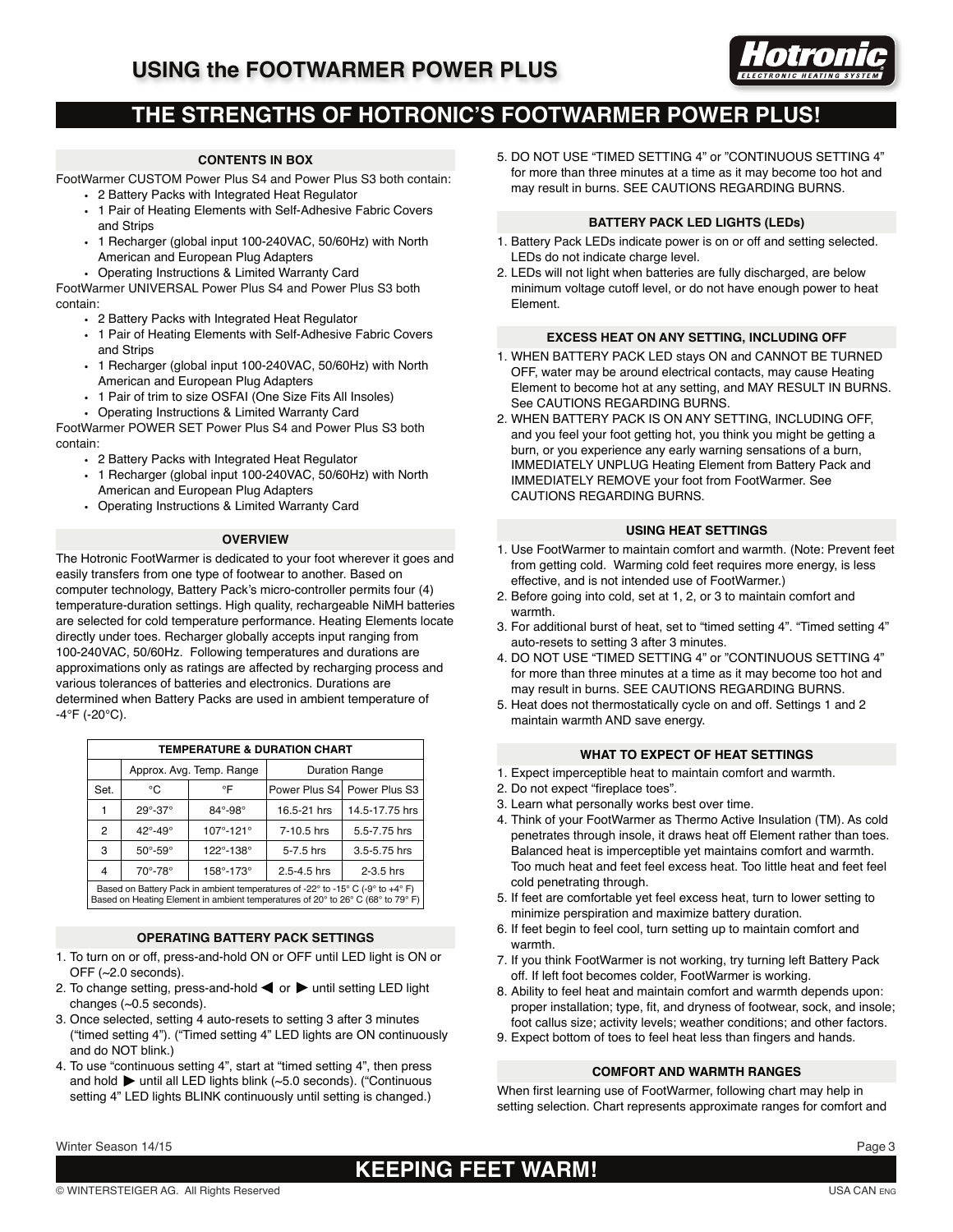

warmth maintenance. First determine outside temperature then select setting based on personal sensitivity to cold. More sensitive select left of range. Less sensitive select right.

| <b>COMFORT AND WARMTH RANGES</b> |   |     |    |    |      |       |       |       |       |     |  |  |
|----------------------------------|---|-----|----|----|------|-------|-------|-------|-------|-----|--|--|
| <b>OUTSIDE TEMPERATURES</b>      |   |     |    |    |      |       |       |       |       |     |  |  |
| $\circ$                          | C | >0  | O  | -4 | $-7$ | $-10$ | $-12$ | $-15$ | $-18$ | -21 |  |  |
| Setting                          | F | >32 | 32 | 25 | 20   | 15    | 10    | 5     | O     | -5  |  |  |
|                                  |   |     |    | ٠  |      |       |       |       |       |     |  |  |
| 2                                |   |     |    |    |      |       |       |       |       |     |  |  |
| 3                                |   |     |    |    |      |       |       |       |       |     |  |  |

#### **TIPS ON USING FOOTWARMER**

- 1. Extremely poor circulation or extremely cold conditions may require setting 2 or 3 for comfort and warmth. Extra Battery Packs extend all day comfort and warmth.
- 2. Do not allow chair lift to hit you! Damage may result to you and your FootWarmer.
- 3. Be careful walking down stairs! Battery Packs may catch stair edge when mounted on back of boots.
- 4. Place heated insole (fabric surface up) directly underneath socked foot. Do not place another insole over heated insole.
- 5. Proper fitting boots help maintain comfort and warmth. Tight boots and improper fit restrict blood flow and compromise comfort and warmth.

#### **DRY BOOTS! DRY SOCKS!**

- 1. If boots and socks are wet, expect cold feet.
- 2. Wet conductive heat loss is 23 times greater than dry heat loss. (W. L. Gore & Associates, 1994)
- 3. Feet perspire more than any other part of your body except your head and hands. Each foot perspires about 1/4 cup of water a day at rest and one full cup when active. (W. L. Gore & Associates, 1994)
- 4. Maintain dry boots! Dry after each use! Each additional day of moisture buildup makes warm feet more difficult. Consider boot dryer (i.e. Hotronic's Snapdry Boot & Glove Dryer).
- 5. Remove inner boots to dry between liner and boot shell.
- 6. Maintain dry, clean socks! Change midday for afternoon comfort and warmth.
- 7. Use single pair of medium weight socks. Select wool blend, polypropylene®, or thermax® type socks to wick moisture away and keep feet dry and warm.
- 8. Do not use thick socks, neoprene socks, or reflective sock liners as these keep heat from toes.
- 9. Do not use cotton or other moisture absorbing socks.

#### **RECHARGING BATTERY PACKS**

- CAUTION WARRANTY: Use Hotronic's White Plug Recharger ONLY for Power Plus S/e/m Series Battery Packs (S4, S3, e4, e3, m4, m3). Using other than Hotronic's White Plug Recharger voids Warranty.
- CONDITIONING CHARGE: When Battery Pack is new or has not been used for 2 months or more, it is recommended to charge Battery Pack for 24 to 72 hours uninterrupted. Conditioning Charge brings new, unused, or unconditioned Battery Pack to full duration and temperature potential.
- P RECOMMENDED OVERNIGHT RECHARGING PROMPTLY AFTER EACH USE: Hotronic's Recommended Process of Overnight Recharging Promptly After Each Use helps maintain properly

conditioned Battery Pack throughout season and during long periods of non-use. To further optimize charge levels after a week or more of non-use, repeat Overnight Recharging Process the night before next use.

- FULLY CHARGED IN APPROXIMATELY 3 HOURS OR LESS: Hotronic's White Plug Recharger detects when one or more batteries within Battery Pack are fully charged and automatically switches to trickle current recharging (Recharger LED is green) after approximately 3 hours or less of full current recharging. Fully charged, properly conditioned Battery Pack reaches full duration and temperature potential. Fully charged, unconditioned Battery Pack does NOT reach full duration and temperature potential. (See Conditioning Charge.)
- SUMMER AND LONG TERM STORAGE: Recharge Battery Pack as per instructions for Recommended Overnight Recharging Process, turn Battery Pack off, and store without Recharger or Heating Element plugged in. RECOMMENDED BEST STORAGE TEMPERATURES range from 5°-25°C (40°-80°F).
- ELECTRIC INPUT: Recharger accepts electric input ranging from 100-240VAC, 50-60Hz.
- OCCASIONAL FULL DISCHARGE: While not required of NiMH batteries, Hotronic recommends an occasional full discharge before fully recharging to help maintain optimal strength. Plug Heating Element into Battery Pack and use "continuous setting 4" for quickest discharge. Battery Pack is fully discharged when Heating Element is no longer warm and all LEDs are off.

RECHARGE WHEN BATTERY PACK IS OFF: Hotronic recommends recharging when Battery Pack is off. (Battery Pack is off when all LEDs are off.) However, Battery Pack MAY be recharged at any setting. If recharging while on setting 1, 2, 3, or 4, DO NOT CHANGE SETTING DURING RECHARGING as this may cause recharging process to stop.

- 1. Plug Recharger into wall outlet using correct plug adapter (North American, European, or other).
	- a. Recharger performs short self-test with brief red LED followed by brief green LED and then LED off.
- 2. Attach each Battery Pack to Recharger.
- 3. Recharger LED is continuous red when detecting Battery Pack status and during initial current and full current recharging.
	- a. If Battery Pack status is not okay or is not compatible, Recharger LED will blink red within 20 minutes of continuous red.
	- b. Maximum duration for continuous red is approximately 3 hours at which time Recharger LED becomes green.
- 4. Recharger LED is green once one or more batteries within Battery Pack are fully charged and indicates trickle current recharging. (See Conditioning Charge.)
	- a. One Battery Pack may reach full charge before other.
- 5. Battery Pack may be removed at any time during recharging process and may be re-attached to Recharger at any time.
- 6. Once Recharging Process is complete:
	- a. Unplug Battery Pack from Recharger.
- b. Unplug Recharger from wall outlet.
- 7. To maintain maximum charge after recharging, turn Battery Pack off and store without Recharger or Heating Element plugged in.

#### **WHAT TO EXPECT OF BATTERY PACKS**

- 1. Expect all battery types to lose strength over time.
- 2. Expect optimal performance of newer Battery Packs.
- 3. Expect optimal performance with use shortly after recharging.
- 4. Expect less than optimal performance after recharging as each week or month passes before use.

Winter Season 14/15 Page 4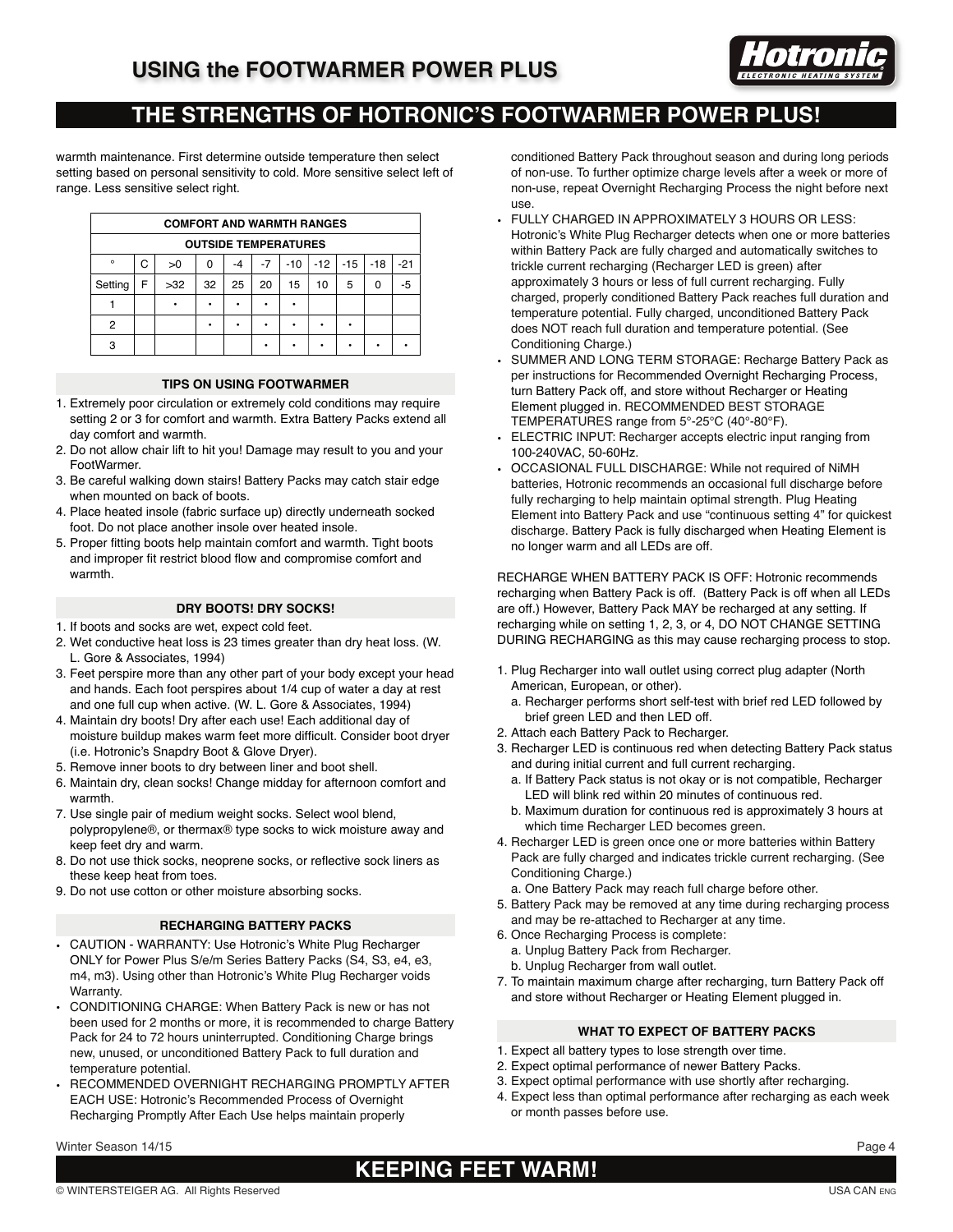

- 5. Expect shorter durations and lower temperatures of unconditioned Battery Packs. Unconditioned Battery Packs are the result of being new or unused for 2 months or more. (See Conditioning Charge.)
- 6. Unconditioned Battery Packs can be used without harm to batteries.
- 7. Battery self-discharge rates may range from 2 to 5 percent per month when stored at ambient temperature of ~20°C (~68°F).
- 8. When Battery Packs are unplugged and left on settings 1, 2, 3, or 4, a significant increase in discharge results.
- 9. When unplugging Recharger from wall outlet, also unplug Battery Packs from Recharger. When not unplugged, damage may occur to Recharger and a significant increase in Battery Pack discharge may occur regardless of setting.

#### **TIPS ON RECHARGING**

- 1. When Recharger green LED is on (trickle current recharging), Battery Pack may remain on Recharger indefinitely.
- 2. However, as further protection against possible battery damage from power outage, surge, or brownout, Hotronic DOES NOT recommend leaving Battery Pack on Recharger for extended periods of time such as 24 hours or more (except during Conditioning Charge).
- 3. To confirm wall outlet is NOT controlled by switch, plug in Recharger, attach Battery Pack, and confirm continuous red LED status. Recharger's red LED is on continuously when outlet current is active and goes off within seconds when outlet is turned off by switch.
- 4. One or two Battery Packs may be recharged on one Recharger per above instructions.
- 5. Any combination of Power Plus S/e/m Series Battery Packs (S4, S3, e4, e3, m4, m3) may be recharged simultaneously on same Recharger.
- 6. Hotel room razor outlets (and other Ground Fault Current Interrupter outlets) are not recommended.

#### **TIPS ON SUMMER & LONG TERM STORAGE**

- 1. For summer and long term storage, recharge Battery Pack as per Recommended Overnight Recharging Process instructions, turn Battery Pack off, and store without Recharger or Heating Element plugged in.
- 2. Prior to use after summer and long term storage, perform Battery Pack Conditioning Charge for 24 to 72 hours uninterrupted.
- 3. Do not store (or keep overnight) Battery Pack at temperatures above 105°F (40°C) as this will harm batteries.
- 4. Do not store (or keep overnight) Battery Pack at temperatures at or below freezing (32°F) (0°C) as it may harm batteries.
- 5. Do not store (or keep overnight) Recharger at temperatures below -4°F (-20°C) or above 149°F (65°C) as this may harm Recharger.

#### **OTHER MISCELLANEOUS TIPS**

- 1. All Hotronic FootWarmers within a given model essentially have same total energy output. Tolerances in micro-controllers, micro-processors, micro-chips, and batteries result in any setting being slightly warmer while not lasting as long and vice versa.
- 2. Battery Packs are water resistant. Should water get inside, hold, shake, and place upside down until dry. See CAUTIONS REGARDING BURNS.
- 3. Heating Elements and Insoles are water resistant. If wet, drying completely prolongs life.
- 4. Replacement parts and accessories are available at your Hotronic Dealer.
- 5. Sending in Warranty Card helps insure proper coverage.

#### **CAUTIONS REGARDING BURNS**

Use of Hotronic FootWarmer may result in burns. The higher the temperature setting, the higher the risk of burns.

- IT IS USER'S RESPONSIBILITY TO:
	- Properly use Hotronic FootWarmer according to Instructions.
	- Understand his or her own individual sensitivity to heat and susceptibility to burns.
	- Understand his or her own individual early warning sensations of a burn.
	- Remove his or her feet from source of heat before a burn may occur.
- SOME EARLY WARNING SENSATIONS OF A BURN are:
	- When any area of your feet becomes hot.
	- When any area of your feet feels like you are standing on a small pebble or pointed object and may or may not feel hot.
	- The colder one's feet are, the sharper the sensation may feel.
	- Early warning sensations of a burn may differ from person to person.
- IMMEDIATELY UNPLUG Heating Element from Battery Pack and IMMEDIATELY REMOVE your foot from FootWarmer if you feel your foot getting hot, if you think you might be getting a burn, or if you experience any early warning sensations of a burn. Do not reuse FootWarmer until you are certain your foot is no longer at risk of being burned. SEE A PHYSICIAN IMMEDIATELY if you think you have a burn.
- DO NOT USE heat setting 4 for more than three minutes at a time. It may become too hot for continuous use and may result in burns.
- CONSULT WITH YOUR PHYSICIAN prior to using FootWarmer if you might have any physiological condition or are using any medication or drug which increases skin sensitivity or reduces skin sensation to heat. Such physiological condition or medication increases risk of burns. Some physiological conditions or medications which increase skin sensitivity or reduce skin sensation to heat are calluses on feet, diabetes, cardiovascular problems, nervous system disorders, Raynaud's syndrome, and tetracycline. Other physiological conditions or medications which increase skin sensitivity or reduce skin sensation to heat may exist.
- DO NOT WAIT until your feet are cold to turn temperature setting up because cold feet reduce skin's sensation to heat and increase risk of burns.
- DO NOT USE damp or wet socks because presence of moisture increases heat transfer and may increase risk of burns.
- DO NOT USE Hotronic Heating Element (1) without fabric covering Heating Element or (2) with Heating Element directly exposed on surface of insole.
- NOT RECOMMENDED FOR USE by infants, toddlers, children, or individuals incapable of knowing, understanding, or acting upon early warning sensations of a burn.
- DO NOT USE while consuming drugs or alcohol because these may increase skin sensitivity, reduce skin sensation to heat, or reduce one's ability to detect early warning sensations of a burn. Such drugs or alcohol may increase risk of burns.
- DO NOT USE while sleeping.
- WATER AROUND ELECTRICAL CONTACTS may cause Heating Element to become hot at any setting and MAY RESULT IN BURNS.
- WHEN BATTERY PACK LED stays ON and CANNOT BE TURNED OFF, water may be around electrical contacts, may cause Heating Element to become hot at any setting, and MAY RESULT IN BURNS. If you feel your foot getting hot, think you might be getting a burn, or experience any early warning sensations of a burn, IMMEDIATELY UNPLUG Heating Element from Battery Pack and IMMEDIATELY REMOVE your foot from FootWarmer. Dry out Battery Pack, plug

Winter Season 14/15 Page 5